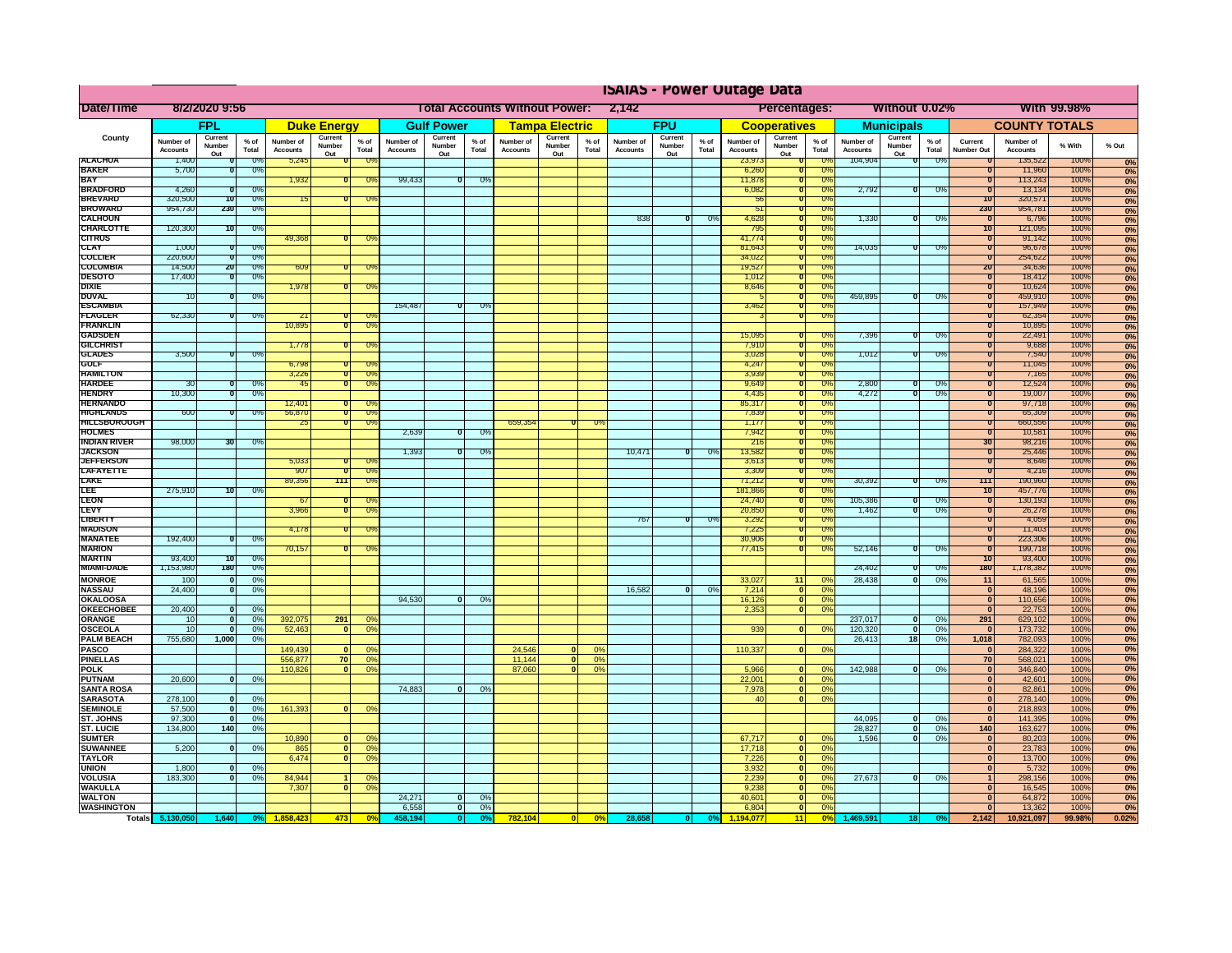# 8/2/2020 9:57 AM ISAIAS

| <b>Power Provider</b>                              | <b>County</b>       | <b>Number of Customers</b> | <b>Current Number Out</b> | <b>Outage Percentage</b> | <b>Estimated Restore Time</b> |
|----------------------------------------------------|---------------------|----------------------------|---------------------------|--------------------------|-------------------------------|
| Florida Power and Light Company                    | PALM BEACH          | 755,680                    | 1,000                     | 0.13%                    | <b>TBD</b>                    |
| Duke Energy                                        | ORANGE              | 392,075                    | 291                       | 0.07%                    | <b>TBD</b>                    |
| Florida Power and Light Company                    | <b>BROWARD</b>      | 954,730                    | 230                       | 0.02%                    | <b>TBD</b>                    |
| Florida Power and Light Company                    | MIAMI-DADE          | 1,153,980                  | 180                       | 0.02%                    | <b>TBD</b>                    |
| Florida Power and Light Company                    | <b>ST. LUCIE</b>    | 134,800                    | 140                       | 0.10%                    | <b>TBD</b>                    |
| Duke Energy                                        | LAKE                | 89,356                     | 111                       | 0.12%                    | <b>TBD</b>                    |
| <b>Duke Energy</b>                                 | <b>PINELLAS</b>     | 556,877                    | 70                        | 0.01%                    | <b>TBD</b>                    |
| Florida Power and Light Company                    | <b>INDIAN RIVER</b> | 98,000                     | 30                        | 0.03%                    | <b>TBD</b>                    |
| Florida Power and Light Company                    | <b>COLUMBIA</b>     | 14,500                     | 20                        | 0.14%                    | <b>TBD</b>                    |
| Lake Worth Utilities                               | PALM BEACH          | 26,413                     | 18                        | 0.07%                    | <b>TBD</b>                    |
| Florida Keys Electric Cooperative                  | <b>MONROE</b>       | 33,027                     | 11                        | 0.03%                    | <b>TBD</b>                    |
|                                                    |                     |                            | 10                        | 0.00%                    | <b>TBD</b>                    |
| Florida Power and Light Company                    | <b>BREVARD</b>      | 320,500                    | 10                        |                          |                               |
| Florida Power and Light Company                    | <b>CHARLOTTE</b>    | 120,300                    |                           | 0.01%                    | <b>TBD</b>                    |
| Florida Power and Light Company                    | LEE                 | 275,910                    | 10                        | 0.00%                    | <b>TBD</b>                    |
| Florida Power and Light Company                    | <b>MARTIN</b>       | 93,400                     | 10                        | 0.01%                    | <b>TBD</b>                    |
| <b>Duke Energy</b>                                 | <b>VOLUSIA</b>      | 84,944                     | $\mathbf{1}$              | 0.00%                    | <b>TBD</b>                    |
| Central Florida Electric Cooperative               | <b>ALACHUA</b>      | 918                        | $\mathbf 0$               | 0.00%                    | <b>TBD</b>                    |
| City of Alachua                                    | <b>ALACHUA</b>      | 4,506                      | 0                         | 0.00%                    | <b>TBD</b>                    |
| City of Newberry                                   | <b>ALACHUA</b>      | 1,898                      | $\mathbf 0$               | 0.00%                    | <b>TBD</b>                    |
| Clay Electric Cooperative                          | <b>ALACHUA</b>      | 23,055                     | 0                         | 0.00%                    | <b>TBD</b>                    |
| <b>Duke Energy</b>                                 | <b>ALACHUA</b>      | 5,245                      | $\mathbf{0}$              | 0.00%                    | <b>TBD</b>                    |
| Florida Power and Light Company                    | <b>ALACHUA</b>      | 1,400                      | $\mathbf 0$               | 0.00%                    | <b>TBD</b>                    |
| Gainesville (Gainesville Regional Utilities - GRU) | <b>ALACHUA</b>      | 98,500                     | $\mathbf 0$               | 0.00%                    | <b>TBD</b>                    |
| Clay Electric Cooperative                          | <b>BAKER</b>        | 2,582                      | 0                         | 0.00%                    | <b>TBD</b>                    |
| Florida Power and Light Company                    | <b>BAKER</b>        | 5,700                      | $\mathbf 0$               | 0.00%                    | <b>TBD</b>                    |
| Okefenoke Rural Electric Membership Corporation    | <b>BAKER</b>        | 3,678                      | 0                         | 0.00%                    | <b>TBD</b>                    |
| <b>Duke Energy</b>                                 | BAY                 | 1,932                      | $\mathbf 0$               | 0.00%                    | <b>TBD</b>                    |
| Gulf Coast Electric Cooperative, Inc.              | BAY                 | 11,878                     | 0                         | 0.00%                    | <b>TBD</b>                    |
| <b>Gulf Power Company</b>                          | BAY                 | 99,433                     | $\mathbf 0$               | 0.00%                    | Restored                      |
| City of Starke                                     | <b>BRADFORD</b>     | 2,792                      | 0                         | 0.00%                    | <b>TBD</b>                    |
| Clay Electric Cooperative                          | <b>BRADFORD</b>     | 6,082                      | $\mathbf 0$               | 0.00%                    | <b>TBD</b>                    |
| Florida Power and Light Company                    | <b>BRADFORD</b>     | 4,260                      | $\mathbf 0$               | 0.00%                    | <b>TBD</b>                    |
| <b>Duke Energy</b>                                 | <b>BREVARD</b>      | 15                         | $\mathbf 0$               | 0.00%                    | <b>TBD</b>                    |
| Peace River Electric Cooperative, Inc.             | <b>BREVARD</b>      | 56                         | 0                         | 0.00%                    | TBD                           |
| Lee County Electric Cooperative                    | <b>BROWARD</b>      | 51                         | $\mathbf 0$               | 0.00%                    | <b>TBD</b>                    |
| City of Blountstown                                | CALHOUN             | 1,330                      | 0                         | 0.00%                    | <b>TBD</b>                    |
| Florida Public Utilities Corporation               | CALHOUN             | 838                        | $\mathbf 0$               | 0.00%                    | Restored                      |
| Gulf Coast Electric Cooperative, Inc.              | CALHOUN             | 1,793                      | 0                         | 0.00%                    | TBD                           |
| West Florida Electric Cooperative, Inc.            | <b>CALHOUN</b>      | 2,835                      | $\mathbf 0$               | 0.00%                    | <b>TBD</b>                    |
|                                                    | CHARLOTTE           | 795                        | 0                         | 0.00%                    | TBD                           |
| Lee County Electric Cooperative                    |                     |                            | $\mathbf 0$               |                          |                               |
| <b>Duke Energy</b>                                 | <b>CITRUS</b>       | 49,368                     |                           | 0.00%                    | <b>TBD</b>                    |
| Sumter Electric Cooperative, Inc.                  | <b>CITRUS</b>       | 15,656                     | 0                         | 0.00%                    | <b>TBD</b>                    |
| Withlacoochee River Electric Cooperative, Inc.     | <b>CITRUS</b>       | 26,118                     | $\mathbf 0$               | 0.00%                    | <b>TBD</b>                    |
| Clay Electric Cooperative                          | <b>CLAY</b>         | 81,643                     | $\pmb{0}$                 | 0.00%                    | <b>TBD</b>                    |
| Florida Power and Light Company                    | <b>CLAY</b>         | 1,000                      | $\mathbf 0$               | 0.00%                    | <b>TBD</b>                    |
| Green Cove Springs Electric                        | <b>CLAY</b>         | 4,041                      | $\pmb{0}$                 | 0.00%                    | TBD                           |
| Jacksonville (JEA)                                 | <b>CLAY</b>         | 9,994                      | $\pmb{0}$                 | 0.00%                    | <b>TBD</b>                    |
| Florida Power and Light Company                    | COLLIER             | 220,600                    | $\pmb{0}$                 | 0.00%                    | <b>TBD</b>                    |
| Lee County Electric Cooperative                    | <b>COLLIER</b>      | 34,022                     | $\mathbf 0$               | 0.00%                    | <b>TBD</b>                    |
| Clay Electric Cooperative                          | COLUMBIA            | 17,543                     | 0                         | 0.00%                    | TBD                           |
| <b>Duke Energy</b>                                 | <b>COLUMBIA</b>     | 609                        | $\mathbf 0$               | 0.00%                    | <b>TBD</b>                    |
| Suwannee Valley Electric Cooperative, Inc.         | COLUMBIA            | 1,984                      | 0                         | 0.00%                    | TBD                           |
| Florida Power and Light Company                    | <b>DESOTO</b>       | 17,400                     | $\mathbf 0$               | 0.00%                    | <b>TBD</b>                    |
| Peace River Electric Cooperative, Inc.             | <b>DESOTO</b>       | 1,012                      | 0                         | 0.00%                    | <b>TBD</b>                    |
| Central Florida Electric Cooperative               | <b>DIXIE</b>        | 8,025                      | $\pmb{0}$                 | 0.00%                    | <b>TBD</b>                    |
| Duke Energy                                        | <b>DIXIE</b>        | 1,978                      | $\pmb{0}$                 | 0.00%                    | TBD                           |
| Tri-County Electric Cooperative                    | <b>DIXIE</b>        | 621                        | $\pmb{0}$                 | 0.00%                    | <b>TBD</b>                    |
| Clay Electric Cooperative                          | <b>DUVAL</b>        | 5                          | $\pmb{0}$                 | 0.00%                    | TBD                           |
| Florida Power and Light Company                    | <b>DUVAL</b>        | 10                         | $\mathbf 0$               | 0.00%                    | <b>TBD</b>                    |
| Jacksonville (JEA)                                 | <b>DUVAL</b>        | 440,938                    | $\pmb{0}$                 | 0.00%                    | <b>TBD</b>                    |
| Jacksonville Beach (Beaches Energy Services)       | <b>DUVAL</b>        | 18,957                     | $\pmb{0}$                 | 0.00%                    | <b>TBD</b>                    |
| Escambia River Electric Cooperative, Inc.          | <b>ESCAMBIA</b>     | 3,462                      | $\mathbf 0$               | 0.00%                    | TBD                           |
| <b>Gulf Power Company</b>                          | <b>ESCAMBIA</b>     | 154,487                    | $\mathbf 0$               | 0.00%                    | Restored                      |
| Clay Electric Cooperative                          | <b>FLAGLER</b>      | 3                          | 0                         | 0.00%                    | <b>TBD</b>                    |
| <b>Duke Energy</b>                                 | <b>FLAGLER</b>      | 21                         | $\mathbf 0$               | 0.00%                    | <b>TBD</b>                    |
| Florida Power and Light Company                    | <b>FLAGLER</b>      | 62,330                     | $\pmb{0}$                 | 0.00%                    | TBD                           |
| <b>Duke Energy</b>                                 | <b>FRANKLIN</b>     | 10,895                     | $\mathbf 0$               | 0.00%                    | <b>TBD</b>                    |
| Chattahoochee Electric                             | GADSDEN             | 1,173                      | $\pmb{0}$                 | 0.00%                    | <b>TBD</b>                    |
|                                                    |                     |                            | $\mathbf 0$               | 0.00%                    | <b>TBD</b>                    |
| City of Havana                                     | <b>GADSDEN</b>      | 1,455                      |                           |                          | TBD                           |
| City of Quincy                                     | GADSDEN             | 4,768                      | $\pmb{0}$<br>$\mathbf 0$  | 0.00%                    |                               |
| Talquin Electric Cooperative, Inc.                 | <b>GADSDEN</b>      | 15,095                     |                           | 0.00%                    | <b>TBD</b>                    |
| Central Florida Electric Cooperative               | <b>GILCHRIST</b>    | 7,906                      | $\pmb{0}$                 | 0.00%                    | <b>TBD</b>                    |
| Clay Electric Cooperative                          | <b>GILCHRIST</b>    | $\overline{4}$             | $\mathbf 0$               | 0.00%                    | TBD                           |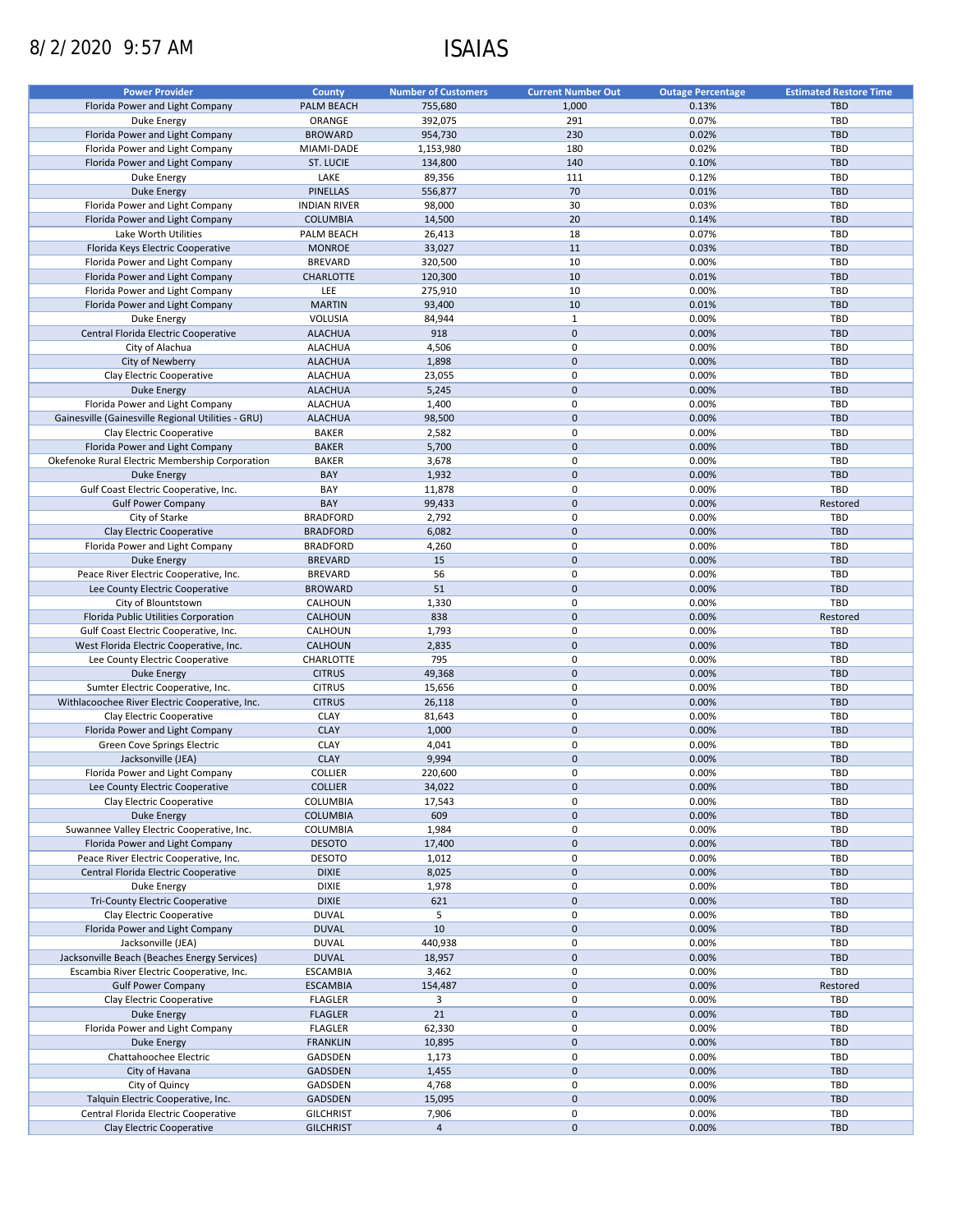# 8/2/2020 9:57 AM ISAIAS

| Duke Energy                                                      | <b>GILCHRIST</b>                   | 1,778            | $\mathbf 0$                | 0.00%          | <b>TBD</b>      |
|------------------------------------------------------------------|------------------------------------|------------------|----------------------------|----------------|-----------------|
| City of Moore Haven                                              | <b>GLADES</b>                      | 1,012            | $\mathbf{0}$               | 0.00%          | <b>TBD</b>      |
|                                                                  |                                    |                  |                            |                |                 |
| Florida Power and Light Company                                  | <b>GLADES</b>                      | 3,500            | $\mathbf 0$                | 0.00%          | TBD             |
| Glades Electric Cooperative, Inc.                                | <b>GLADES</b>                      | 3,028            | $\mathbf{0}$               | 0.00%          | <b>TBD</b>      |
| Duke Energy                                                      | <b>GULF</b>                        | 6,798            | $\mathbf 0$                | 0.00%          | TBD             |
| Gulf Coast Electric Cooperative, Inc.                            | <b>GULF</b>                        | 4,247            | $\mathbf 0$                | 0.00%          | <b>TBD</b>      |
|                                                                  |                                    |                  |                            |                |                 |
| Duke Energy                                                      | <b>HAMILTON</b>                    | 3,226            | $\mathbf 0$                | 0.00%          | TBD             |
| Suwannee Valley Electric Cooperative, Inc.                       | <b>HAMILTON</b>                    | 3,939            | $\mathbf 0$                | 0.00%          | <b>TBD</b>      |
| City of Wauchula                                                 | HARDEE                             | 2,800            | $\mathbf 0$                | 0.00%          | <b>TBD</b>      |
| <b>Duke Energy</b>                                               | <b>HARDEE</b>                      | 45               | $\mathbf 0$                | 0.00%          | <b>TBD</b>      |
|                                                                  |                                    |                  |                            |                |                 |
| Florida Power and Light Company                                  | HARDEE                             | 30               | $\mathbf 0$                | 0.00%          | TBD             |
| Glades Electric Cooperative, Inc.                                | <b>HARDEE</b>                      | $\pmb{0}$        | $\mathbf 0$                |                | <b>TBD</b>      |
| Peace River Electric Cooperative, Inc.                           | HARDEE                             | 9,649            | $\mathbf 0$                | 0.00%          | TBD             |
| City of Clewiston                                                | <b>HENDRY</b>                      | 4,272            | $\mathbf 0$                | 0.00%          | <b>TBD</b>      |
|                                                                  |                                    |                  |                            |                |                 |
| Florida Power and Light Company                                  | <b>HENDRY</b>                      | 10,300           | $\mathbf 0$                | 0.00%          | TBD             |
| Glades Electric Cooperative, Inc.                                | <b>HENDRY</b>                      | 3,683            | $\mathbf 0$                | 0.00%          | <b>TBD</b>      |
| Lee County Electric Cooperative                                  | <b>HENDRY</b>                      | 752              | $\mathbf 0$                | 0.00%          | TBD             |
| <b>Duke Energy</b>                                               | <b>HERNANDO</b>                    | 12,401           | $\mathbf 0$                | 0.00%          | <b>TBD</b>      |
|                                                                  |                                    |                  |                            |                |                 |
| Sumter Electric Cooperative, Inc.                                | <b>HERNANDO</b>                    | 187              | $\mathbf 0$                | 0.00%          | TBD             |
| Withlacoochee River Electric Cooperative, Inc.                   | <b>HERNANDO</b>                    | 85,130           | $\mathbf 0$                | 0.00%          | <b>TBD</b>      |
| Duke Energy                                                      | <b>HIGHLANDS</b>                   | 56,870           | $\mathbf 0$                | 0.00%          | <b>TBD</b>      |
| Florida Power and Light Company                                  |                                    |                  | $\mathbf 0$                | 0.00%          | <b>TBD</b>      |
|                                                                  | <b>HIGHLANDS</b>                   | 600              |                            |                |                 |
| Glades Electric Cooperative, Inc.                                | <b>HIGHLANDS</b>                   | 7,461            | $\mathbf 0$                | 0.00%          | TBD             |
| Peace River Electric Cooperative, Inc.                           | <b>HIGHLANDS</b>                   | 378              | $\mathbf 0$                | 0.00%          | <b>TBD</b>      |
| Duke Energy                                                      | HILLSBOROUGH                       | 25               | $\mathbf 0$                | 0.00%          | TBD             |
| Peace River Electric Cooperative, Inc.                           | HILLSBOROUGH                       | 1,177            | $\mathbf 0$                | 0.00%          | <b>TBD</b>      |
|                                                                  |                                    |                  |                            |                |                 |
| Tampa Electric Company                                           | HILLSBOROUGH                       | 659,354          | $\mathbf 0$                | 0.00%          | Restored        |
| Choctawhatchee Electric Cooperative                              | <b>HOLMES</b>                      | 325              | $\mathbf 0$                | 0.00%          | <b>TBD</b>      |
| <b>Gulf Power Company</b>                                        | <b>HOLMES</b>                      | 2,639            | $\mathbf 0$                | 0.00%          | Restored        |
| West Florida Electric Cooperative, Inc.                          | <b>HOLMES</b>                      | 7,617            | $\mathbf 0$                | 0.00%          | <b>TBD</b>      |
|                                                                  |                                    |                  |                            |                |                 |
| City of Vero Beach                                               | <b>INDIAN RIVER</b>                | 0                | $\mathbf 0$                |                | TBD             |
| Peace River Electric Cooperative, Inc.                           | <b>INDIAN RIVER</b>                | 216              | $\mathbf 0$                | 0.00%          | <b>TBD</b>      |
| Florida Public Utilities Corporation                             | <b>JACKSON</b>                     | 10,471           | $\mathbf 0$                | 0.00%          | Restored        |
| Gulf Coast Electric Cooperative, Inc.                            | <b>JACKSON</b>                     | 50               | $\mathbf 0$                | 0.00%          | <b>TBD</b>      |
|                                                                  |                                    |                  |                            |                |                 |
| <b>Gulf Power Company</b>                                        | <b>JACKSON</b>                     | 1,393            | $\mathbf 0$                | 0.00%          | Restored        |
| West Florida Electric Cooperative, Inc.                          | <b>JACKSON</b>                     | 13,532           | $\mathbf 0$                | 0.00%          | <b>TBD</b>      |
| Duke Energy                                                      | <b>JEFFERSON</b>                   | 5,033            | $\mathbf 0$                | 0.00%          | TBD             |
| Tri-County Electric Cooperative                                  | <b>JEFFERSON</b>                   | 3,613            | $\mathbf 0$                | 0.00%          | <b>TBD</b>      |
| Central Florida Electric Cooperative                             | LAFAYETTE                          | 9                | $\mathbf 0$                | 0.00%          | <b>TBD</b>      |
|                                                                  |                                    |                  |                            |                |                 |
| Duke Energy                                                      | LAFAYETTE                          | 907              | $\mathbf 0$                | 0.00%          | <b>TBD</b>      |
| Suwannee Valley Electric Cooperative, Inc.                       | LAFAYETTE                          | 3,254            | $\mathbf 0$                | 0.00%          | <b>TBD</b>      |
| <b>Tri-County Electric Cooperative</b>                           | LAFAYETTE                          | 46               | $\mathbf 0$                | 0.00%          | <b>TBD</b>      |
| City of Leesburg                                                 | LAKE                               | 24,500           | $\mathbf 0$                | 0.00%          | <b>TBD</b>      |
| City of Mount Dora                                               |                                    |                  | $\mathbf 0$                |                |                 |
|                                                                  | LAKE                               | 5,892            |                            | 0.00%          | <b>TBD</b>      |
| Clay Electric Cooperative                                        | LAKE                               | 2,317            | $\mathbf 0$                | 0.00%          | <b>TBD</b>      |
| Sumter Electric Cooperative, Inc.                                | LAKE                               | 68,895           | $\mathbf 0$                | 0.00%          | <b>TBD</b>      |
| Lee County Electric Cooperative                                  | LEE                                | 181,866          | $\mathbf 0$                | 0.00%          | <b>TBD</b>      |
|                                                                  |                                    |                  |                            |                |                 |
| City of Tallahassee                                              | <b>LEON</b>                        | 105,386          | $\pmb{0}$                  | 0.00%          | <b>TBD</b>      |
| Duke Energy                                                      | <b>LEON</b>                        | 67               | 0                          | 0.00%          | <b>TBD</b>      |
| Talquin Electric Cooperative, Inc.                               | LEON                               | 24,740           | $\mathbf 0$                | 0.00%          | TBD             |
| Central Florida Electric Cooperative                             | LEVY                               | 18,470           | $\mathbf 0$                | 0.00%          | TBD             |
|                                                                  |                                    |                  |                            |                |                 |
| City of Williston                                                | <b>LEVY</b>                        | 1,462            | $\mathbf 0$                | 0.00%          | <b>TBD</b>      |
| Clay Electric Cooperative                                        | LEVY                               | 744              | $\mathbf 0$                | 0.00%          | TBD             |
| Duke Energy                                                      | LEVY                               | 3,966            | $\mathbf 0$                | 0.00%          | TBD             |
| Sumter Electric Cooperative, Inc.                                | LEVY                               | 1,636            | $\mathbf 0$                | 0.00%          | TBD             |
|                                                                  |                                    |                  |                            |                |                 |
| Florida Public Utilities Corporation                             | <b>LIBERTY</b>                     | 767              | $\pmb{0}$                  | 0.00%          | Restored        |
| Talquin Electric Cooperative, Inc.                               | LIBERTY                            | 3,292            | $\mathbf 0$                | 0.00%          | TBD             |
| Duke Energy                                                      | <b>MADISON</b>                     | 4,178            | $\mathbf 0$                | 0.00%          | <b>TBD</b>      |
| Tri-County Electric Cooperative                                  | <b>MADISON</b>                     | 7,225            | 0                          | 0.00%          | <b>TBD</b>      |
| Florida Power and Light Company                                  | MANATEE                            | 192,400          | $\mathbf 0$                | 0.00%          | <b>TBD</b>      |
|                                                                  |                                    |                  |                            |                |                 |
| Peace River Electric Cooperative, Inc.                           | MANATEE                            | 30,906           | $\mathbf 0$                | 0.00%          | TBD             |
| Central Florida Electric Cooperative                             | <b>MARION</b>                      | 9                | $\mathbf 0$                | 0.00%          | <b>TBD</b>      |
| Clay Electric Cooperative                                        | <b>MARION</b>                      | 16,903           | 0                          | 0.00%          | TBD             |
| Duke Energy                                                      | <b>MARION</b>                      | 70,157           | $\mathbf 0$                | 0.00%          | <b>TBD</b>      |
|                                                                  |                                    |                  |                            |                |                 |
| Ocala (Ocala Electric Utility)                                   | <b>MARION</b>                      | 52,146           | 0                          | 0.00%          | TBD             |
| Sumter Electric Cooperative, Inc.                                | <b>MARION</b>                      | 60,503           | $\mathbf 0$                | 0.00%          | <b>TBD</b>      |
| Homestead                                                        | MIAMI-DADE                         | 24,402           | 0                          | 0.00%          | <b>TBD</b>      |
| Florida Power and Light Company                                  | <b>MONROE</b>                      | 100              | $\mathbf 0$                | 0.00%          | <b>TBD</b>      |
|                                                                  | <b>MONROE</b>                      | 28,438           | $\mathbf 0$                | 0.00%          | TBD             |
| Keys Energy Services                                             |                                    |                  |                            |                |                 |
| Florida Power and Light Company                                  | NASSAU                             | 24,400           | $\mathbf 0$                | 0.00%          | <b>TBD</b>      |
| Florida Public Utilities Corporation                             |                                    |                  |                            |                |                 |
|                                                                  | NASSAU                             | 16,582           | $\mathbf 0$                | 0.00%          | Restored        |
| Okefenoke Rural Electric Membership Corporation                  | NASSAU                             | 7,214            | $\pmb{0}$                  | 0.00%          | <b>TBD</b>      |
|                                                                  |                                    |                  |                            |                |                 |
| Choctawhatchee Electric Cooperative<br><b>Gulf Power Company</b> | <b>OKALOOSA</b><br><b>OKALOOSA</b> | 16,126<br>94,530 | $\mathbf 0$<br>$\mathbf 0$ | 0.00%<br>0.00% | TBD<br>Restored |